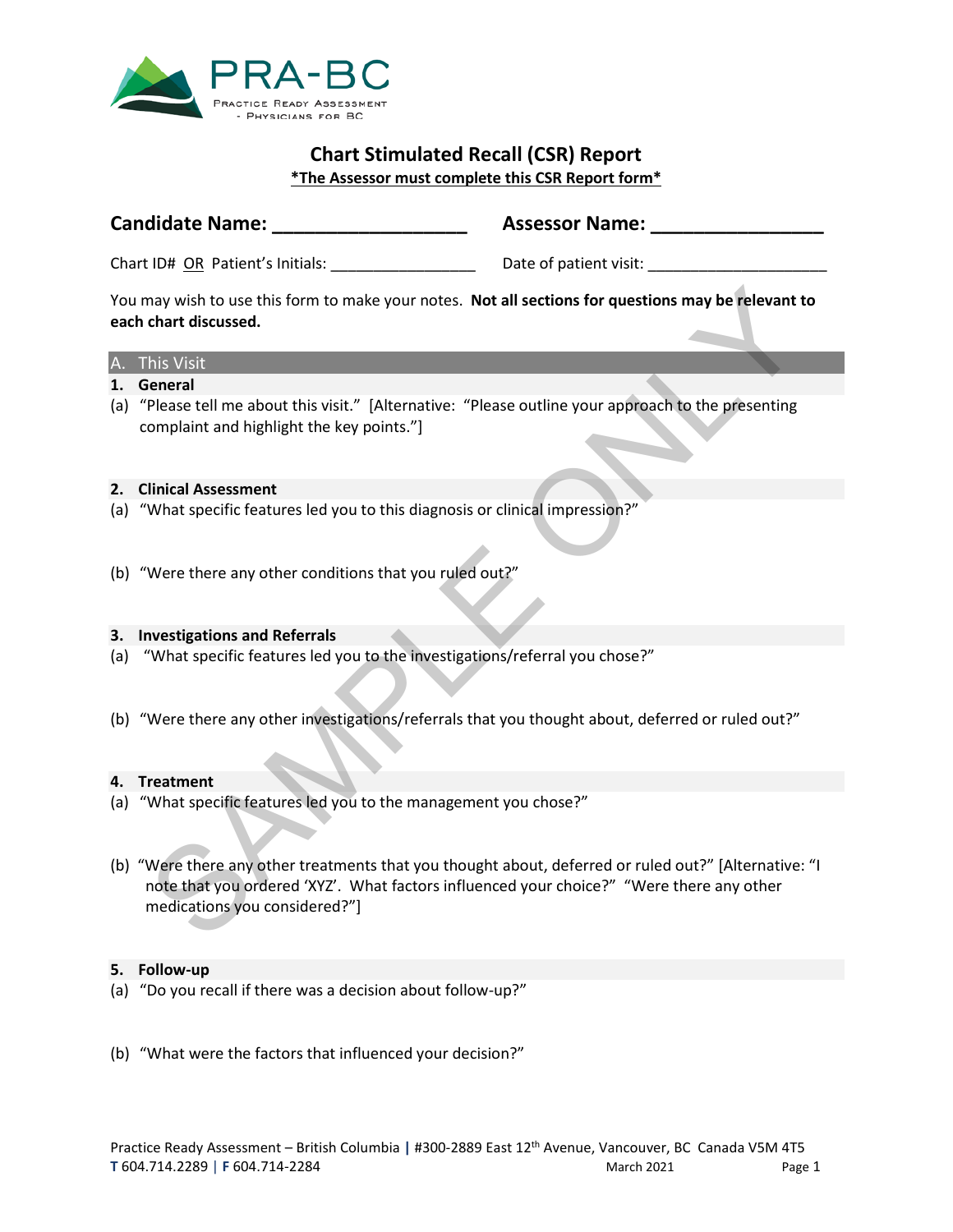

# B. Comprehensiveness of Care

#### **6. Monitoring Chronic Disease**

- (a) "In your care of this patient, have you discussed the monitoring of his/her chronic disease/progress?"
- (b) "On reflection, do you think there are some monitoring strategies that would be appropriate?"

#### **7. Health Promotion and Prevention**

- (a) "In your care of this patient, have you discussed preventive interventions? (E.g. BP, mammography, smoking cessation, alcohol use, lifestyle change, diet, exercise, etc.)"
- (b) "On reflection, do you think there are some interventions that would be appropriate?"

#### C. Context of Care

- **8. Patient Factors**
- (a) "Patient characteristics sometimes influence decision-making. Was there anything special about this patient that influenced your decisions regarding management? (e.g. psychosocial issues, compliance, past medical history, current medications, support systems, employment)" **Earth Promotion and Prevention**<br>In your care of this patient, have you discussed preventive interventions? (E.g. BP, mammogramoking cessation, alcohol use, lifestyle change, diet, exercise, etc.)"<br>On reflection, do you th
- (b) "On reflection, is there anything about this patient you wish you knew more about?"

#### **9. Practice/System Factors**

- (a) "Is there anything special about your practice setting that influenced your management in this case? (e.g. a nurse educator, lack of access to laboratory or x-ray)"
- (b) "On reflection, what changes would improve your ability to deliver care to this patient?"

### **Assessor's Additional Notes/Comments:**